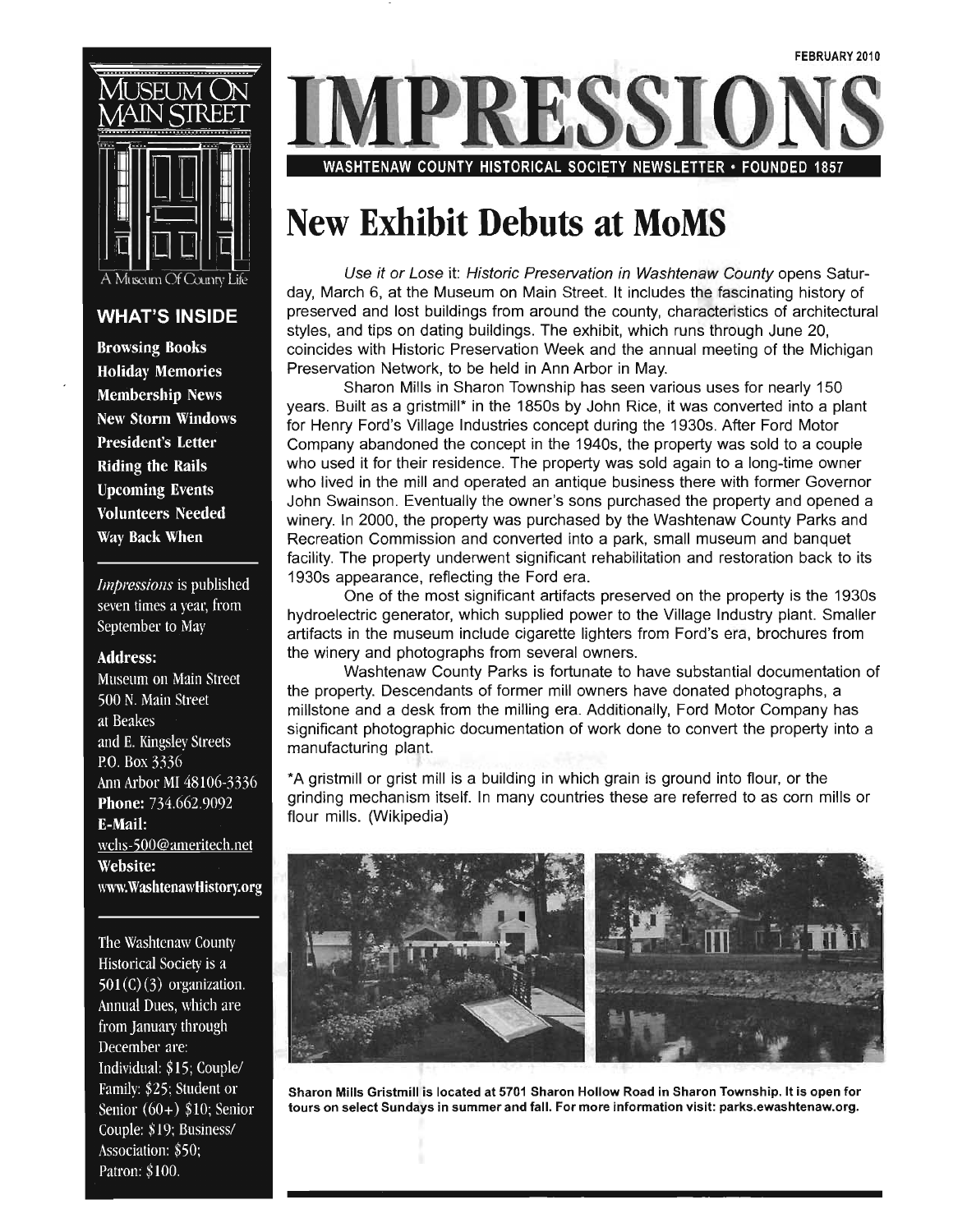#### **WASHTENAW COUNTY HISTORICAL SOCIETY LEADERSHIP**

President Leslie L. Loomans

Vice President Ralph P. Beebe

Immediate Past President Richard L. Galant, PhD

Treasurer Patricia W. Creal

Recording Secretary Judith M. Chrisman

Corresponding **Secretary** Pauline V. Walters

#### **Directors**

Rosemarion A. Blake Tom Freeman Karen L. Jania Michelle L. McClellan, PhD Susan Nenadic M. Joanne Nesbit Jay Snyder Jan E. Tripp Susan Cee Wineberg Cynthia Yao

Directors-at-Large Hon. Julie A. Creal Mary Florida Wayne Florida Richard L. Galant, PhD Dean Greb Susan Kosky Donald C. Smith, MD

#### Advisors

Ina Hanel-Gerdenich David LaMoreaux Thomas F. Mich, PhD Louisa Pieper

### **LESLIE LOOMANS President's Letter**

It is a new year and although our strategic plan is not finished, the board has made very good progress with almost all of our objectives and has numerous goals in place. In most cases a committee or a specific board member champions each objective and its related goals and plans.

While all of our objectives rank pretty equally in importance. I wanted to mention in particular one that relates directly to the word "educate" in the WCHS Mission Statement. (See P. 6.) Our board member, Michelle McClellan, PhD, has taken responsibility for the plan's education objectives and goals. An outline of the objectives follows:

- 1. In three to five years Washtenaw County Historical Society (WCHS) will be an integral part of the museum studies program at the University of Michigan. (Students will visit the museum as part of their course work; WCHS will have one intern and two student projects per academic year.) A similar objective could be articulated for Eastern Michigan University's program in historic preservation.
- 2. In five years, WCHS will be an integral part of the teaching of history in Washtenaw County K-12 schools, with a clearly presented curriculum unit that is linked to curriculum standards for both elementary and high schools.

Corresponding goals set out initial steps this year to move toward meeting the objectives in three to five years.

In one sense our strategic plan will never be finished. Too many organizations have made the mistake of finishing a plan, putting it on the shelf and about five years later taking it off the shelf with little accomplished. To avoid that, our board will spend a portion of each meeting reviewing or revising our plan and annually, will measure our progress toward achieving goals and objectives.

### **Volunteers Needed for Scanning**

Volunteers are needed at the Museum on Main Street to scan issues of Impressions published from 1943-1984. Minimal computer experience is required. Volunteers will receive a short training class. We would appreciate a commitment of one to two hours per week through the winter, during the days MoMS is open. Specific hours are flexible. Contact Jan Tripp, at 734-996-8079, or e-mail Jan Tripp@comcast.net.

## **New Storm Windows are Up!!!**

The new storm windows at the museum are installed and we anticipate that they will provide a good buffer against the winter winds and summer sun. We already feel the difference! The traffic sounds are muffled and it is much cozier.

We have received some 100 contributions from generous friends totaling nearly \$5,000 and we need \$2,000 more to meet our goal. It is not too late to add your help. Each gift is important and much appreciated.

Thank you for helping us with this project.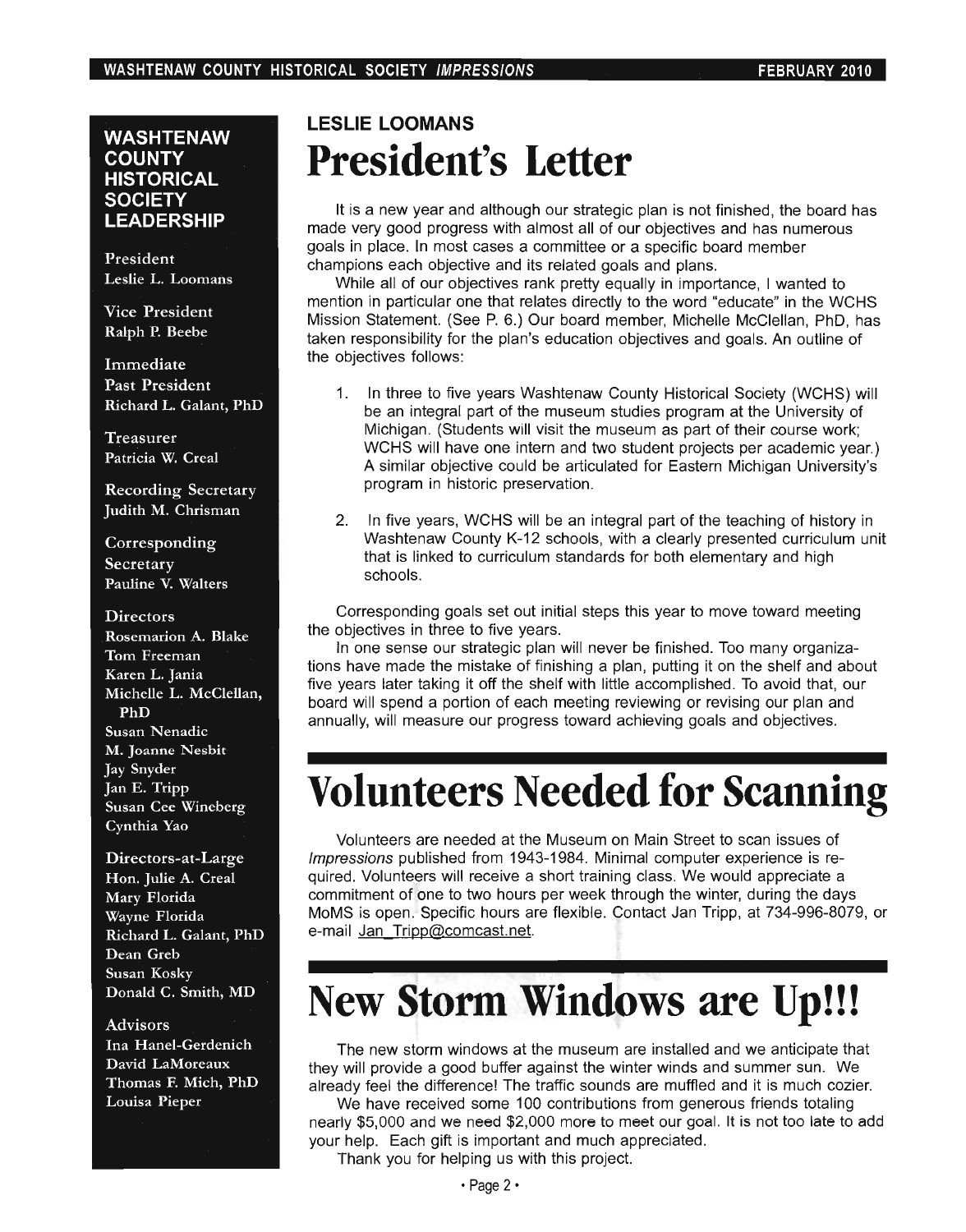## **Enjoying the Holidays at MoMS**

A trip to the Museum on Main Street to see the annual holiday exhibit has become a mainstay of the holidays for many Michigan residents, particularly those in Washtenaw County. They came to experience the



festive atmosphere and to see the nearly



100 dolls provided for the exhibit by the Ann Arbor Doll Collectors, a dollhouse with all the trimmings and a model train set up by the Ann Arbor Model Railroad Club.

### **WAY BACK WHEN • FROM THE ZIEGLER FILES A Mini Museum at Lurie Terrace?**

Lurie Terrace, at 600 West Huron, turned 45 this year and was featured on the Old West Side Homes Tour. A letter is in the Zeigler Files from Shata Ling, a woman who devoted her life to creating Lurie Terrace as an affordable group residence for active seniors, to Mrs. Groomes, Washtenaw County Historical Society secretary and former president. Ling and James liVingstone, an architect, worked together to make sure that every apartment had a wonderful view. When it opened in 1964, Lurie Terrace was a prototype of this type of housing and was named after Ling's mother, Anna Lurie, who her daughter believed had deteriorated due to the lack of senior services.

Ling's letter is dated 1962, just when her idea was taking shape. "You realize that Lurie Terrace will be built on one of the most historical sites in this area," she says, referring to the Lorin Mills Home, which later belonged to the Atwell and Rohde families.

Ling's letter went on to say that she and local historian Lela Duff were working on preserving some of the past and creating a time capsule. The time capsule was to be opened in 2062 and read by the governor of Michigan.

"My real dream for the Historical Society is to have one of the gathering rooms in the building ished. where they can keep up a permanent exhibit. .. one month clothes, another toys of a by-gone era," she says in her letter. Ling suggested meeting with Mrs. Groomes to discuss a plan to have Lurie Terrace "span the centuries, and give older people a sense of history and the younger ones knowledge of how we achieved what we have." This never came about and the WCHS was forced to continue to look for places to exhibit its large collection of materials, until the Museum on Main Street opened in 1999.



The Loren Mills home, at 600 W. Huron, was demolished to make room for Lurie Terrace. An old photograph from the Rohde family shows the house in two of its guises. It was built almost exactly 100 years before it was demol-

# **Membership 2010**

#### **What Does Your Mailing Label Tell You?**

Enclosed in this newsletter is information about Washtenaw County Historical Society membership dues for January 1 through December 2010. To determine whether you need to renew, please refer to the label on the mailer section of the newsletter.

If the line above your name reads: 20xx / Member 20xx, this indicates the most recent years you were a donor and/or a member.

Dues from NEW members received after September are recorded as members for the next 15 months. For those of you who have sent in your dues for 2010 ahead of this mailing, we suggest and would appreciate it if you would pass on the remit envelope to a prospective new member or give a membership in WCHS to a friend or relative.

Like other volunteer organizations, we want to increase our membership and especially welcome younger folks who would enjoy carrying on the work and purpose of our Society.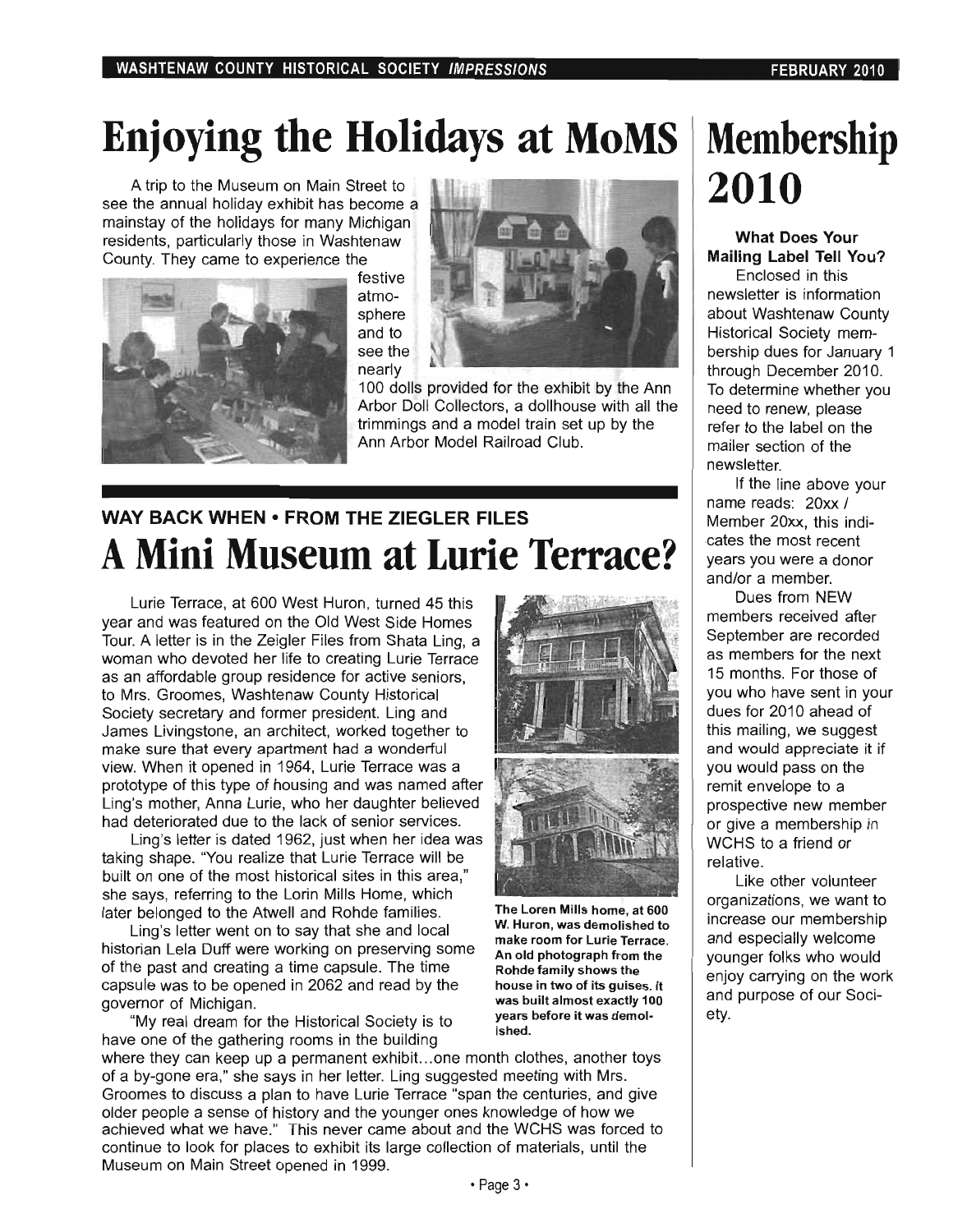### **Browsing**  A Sampling of Books for Sale in the Museum Gift Shop

The Ann Arbor Railroad By D.C. Jesse Burkhardt 128 pages, \$16 Electric Trolleys of Washtenaw County By H. Mark Hilderandt & Martha A. Churchill 128 pages, \$16

Argomania: A Look at Argus Cameras and the Company that Made Them By Henty J. Gambino 222 pages, \$32 View of a Universe: A Love Story of Ann Arbor at Middle Age By Milo Ryan 211 pages, \$8

Lost Ann Arbor Photos of buildings that have been demolished By Susan Cee Wineberg 128 pages, \$16

Our Heritage: Down by the Depot in Ypsilanti -Volume One By Tom Dodd and James Thomas Mann 174 pages, \$16

Jewish Ann Arbor By Richard and Ruth Adler 128 pages, \$16

Ann Arbor's First Lady: Events in the Life of Ann L. Allen By Russell Bidlack 118 pages, \$5 Ann Arbor Observed Compilation of Ann Arbor Observer articles By Grace Shackman 271 pages, \$16 The Indians of Washtenaw County, Michigan 68 pages, \$6 Another Ann Arbor By Carol Gibson and Lola M. Jones 128 pages, \$16 The Family of Geddes

to the 21st Century By Hannah Geddes Wright

132 pages, \$20

**Riding the Rails on the** A2RR



The original line to Owosso crossed the Grand Trunk at Lakeland, near where the Zukey Lake Tavern is now. A shorter, more direct, line from Ann Arbor to Lakeland was built later and the entire branch to South Lyon was removed. (C.F. Stoner Collection at the Bentley Historical Library)

Those lucky enough to attend the Washtenaw County Historical Society lecture on November 15 enjoyed a colorful and fascinating ride through the history of the Ann Arbor Railroad. Tour guides Dave Harrell and Don Maddock, from the Ann Arbor Railroad Technical and Historical Association, traced the history of the Ann Arbor Railroad from 1855 to the present day.

"It was first envisioned by the citizens of Ann Arbor as they felt the shipping prices charged by the Michigan Central Railroad, which had a monopoly on railroading at the time," said Harrell. "Their thinking was to head south, to the railroading hub of Toledo. Many conversations and agreements later, in November of 1869, the Toledo, Ann Arbor and Northern RR was organized. Efforts to secure right of way proceeded and grading for the ties and rails started in 1872."



The Toledo, Ann Arbor & North Michigan Railway eventually extended beyond Owosso to Mount Pleasant and Clare and then northwest to Frankfort. It also had a spur to "South Frankfort, which later renamed itself Elberta. (Don Maddock)

Harrell and Maddock continued the saga of the "Annie" (Ann Arbor Railroad) through its legal, corporate and financial struggles and changes in ownership, . names and car colors. After declaring bankruptcy in 1973, the Annie became one of the seven northeastern railroads covered by the Railroad Revitalization and Regulatory Reform Act of 1976. The portion of the Ann Arbor Rail system that remains today, between Ann Arbor, Michigan, and Toledo, Ohio, was included in the final system plan that created Conrail.

"Ann Arbor still sees locomotives from the Ann Arbor Railroad, in either orange or in yellow and gray, every weekday, bringing freight from its interchange with the Great Lakes Central at Osmer and taking it south to Toledo for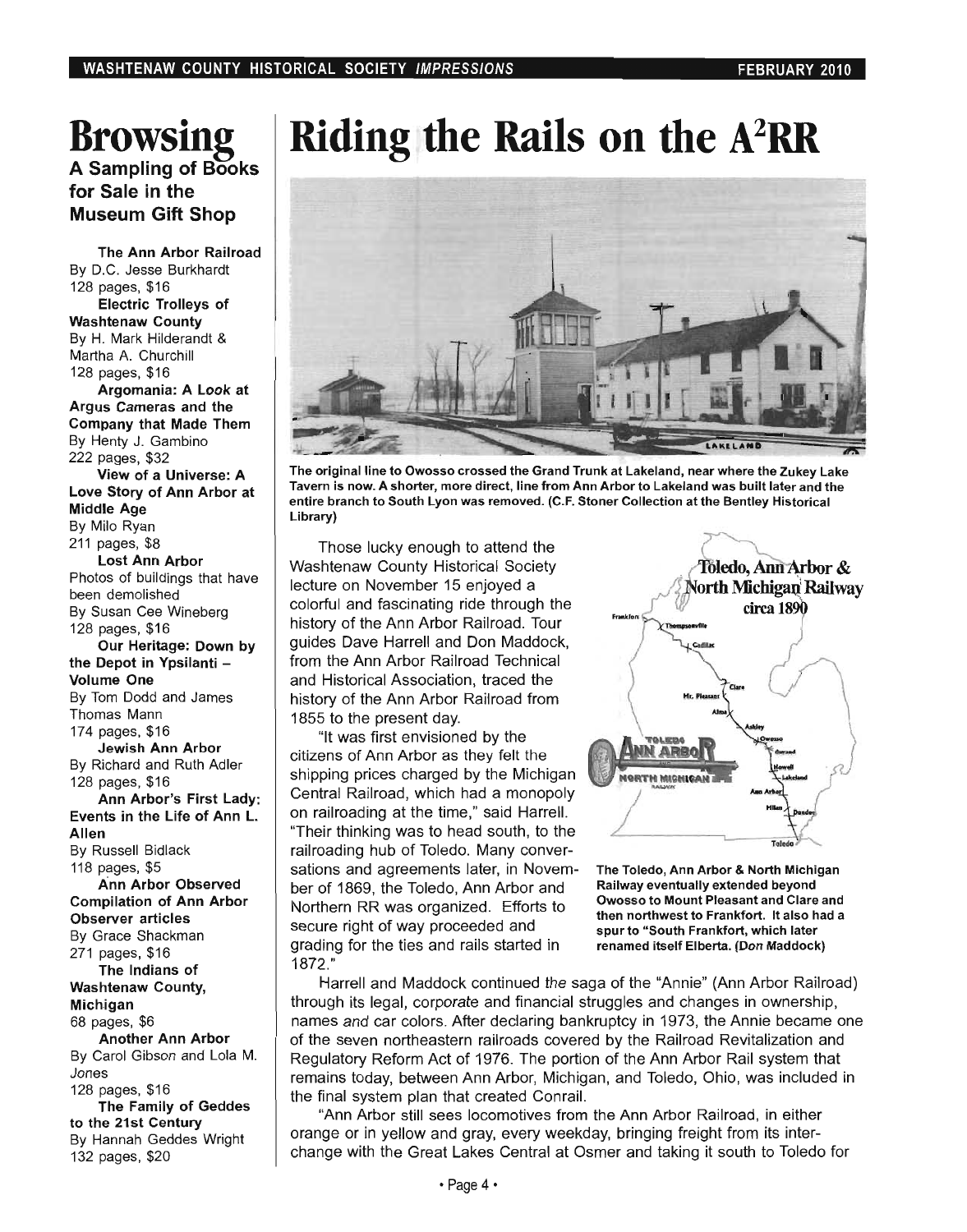#### WASHTENAW COUNTY HISTORICAL SOCIETY IMPRESSIONS FEBRUARY 2010

interchange with all of the major railroads," said Harrell. "In addition, the Annie delivers an occasional car of lumber to the Fingerle site, and services the Ford Plant in Saline every day. The interchange between the Annie and what was formerly the Michigan Central, and now is Norfolk Southern, has been closed for many years, although the rail is still in place, buried under asphalt on north Main Street. There are no other customers near Ann Arbor, but there are some south of Dundee. The Annie also switches an almost new Jeep plant in Toledo, moving many carloads of automobiles each day for transfer to the major railroads in the area. That source of revenue keeps the Annie profitable."



The Ann Arbor RR began running "football specials" into AA in 1902 with a train from Owosso to Ann Arbor. The number of such trains expanded quickly and other railroads would also bring trains into Ferry Yard next to the football stadium. (Cook photo from the Allen County (Ohio) Museum)



The current bridge carrying trains over the Huron River is the third to be built. According to Harrell and Maddock, it is an unusual bridge that must climb in altitude while curving. The first bridge, built in 1880, was made of wood and did not allow for the increasing traffic. A new steel bridge was built in 1892, which collapsed under railcars in 1904. The current bridge was built later that year. (Cook photo from the Allen County (Ohio) Museum)

## **Upcoming Events**

#### **Kempf House Museum**

What: Valentine Teas When: Saturday, Feb. 13; Sunday, Feb. 14

Details: Reservations required, Members: \$20; Non-Members: \$25

Where: Kempf House Museum, 312 South Division, Ann Arbor Information: 734-274-0528

#### **Saline Area Historical Society**

What: Education Lecture; Electric Trolley and Old Maude Speaker, Martha Churchill Details: Free and open to

the public When: Sunday, February

21 , 2-3:30 pm Where: Saline District Library, Brecon Room 555 N. Maple Road, Saline, between Michigan Ave., and Woodland Drive

Information: 734-944-0442

#### **Genealogical Society ofWashtenaw County**

What: Sourcing: Now How do I do That? Speaker, Diane Oslund Beginning Class: Court Records Speaker: Bobbie Snow and Martha Churchill When: Sunday, February 28, 2010, 1:30 pm Where: St. Joseph Mercy Hospital Education Center Details: Free and open to the public

Information: http:// www.hvcn.org/info/gswc/

#### **Cobblestone Farm Association**

What: Annual Barn Dance When: Saturday, March 13, 2010.7-10 pm

Where: Cobblestone Farm Barn

Information: 734-794-6230